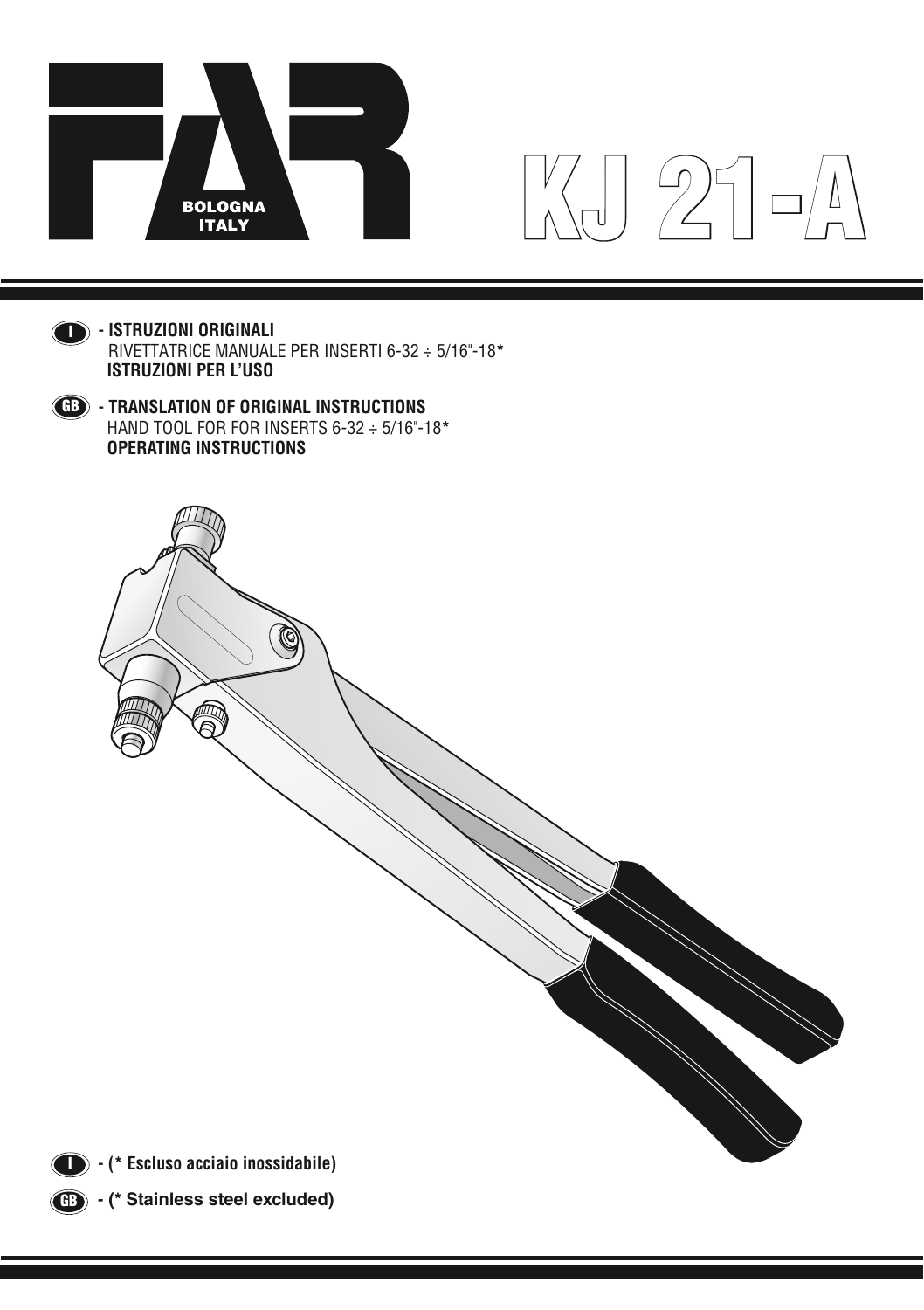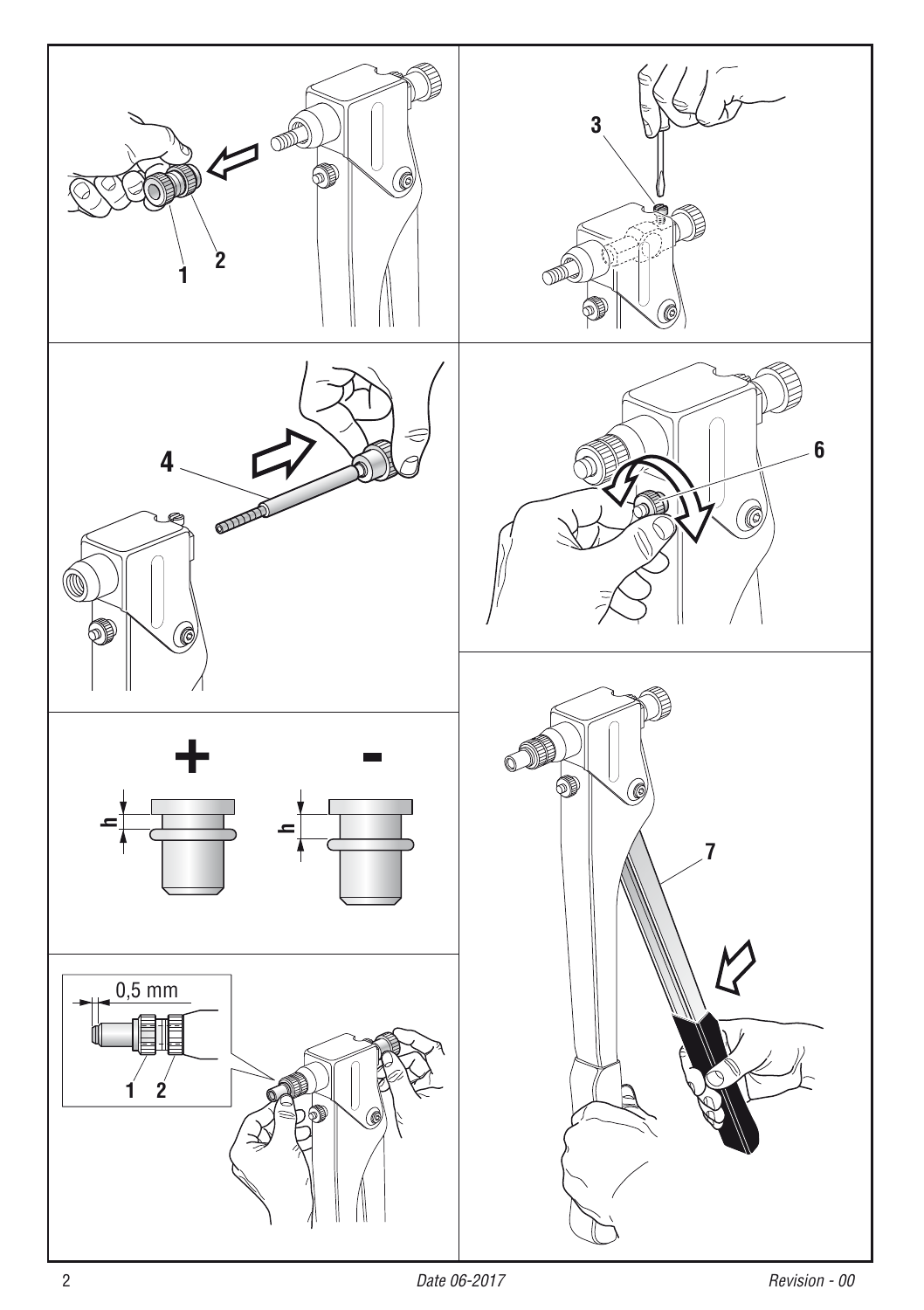# **Italiano**

# **RIVETTATRICE MANUALE PER L'UTILIZZO DI INSERTI FILETTATI CON FILETTATURA DA 6-32 ÷ 5/16"-18.**

Prima dell'utilizzo accertarsi che la coppia tirante - testina montata sulla rivettatrice sia adeguata alla filettatura dell'inserto che si vuole serrare, in caso contrario occorre procedere al cambio di formato.

ATTENZIONE: Solitamente la coppia tirante - testina montata sulla rivettatrice in confezione corrisponde ad una filettatura di 5/16"-18.

## **CAMBIO DI FORMATO:**

Svitare e togliere la testina (1) e la ghiera (2).

Allentare la vite (3) ed estrarre il tirante (4); sostituirlo sciegliendo dal kit di corredo la misura necessaria. Ogni rivettatrice è corredata di un tirante ed una testina per ogni formato di inserto, la ghiera (2) viene invece utilizzata con tutti i formati.

## **REGOLAZIONE DELLA CORSA:**

Questa operazione deve essere eseguita prima della messa in opera dell'inserto, in funzione dello spessore del materiale da serrare. La regolazione si ottiene intervenendo sul pomello di registro (6) svitandolo per aumentare la corsa e avvitandolo per diminuirla. Aumentando la corsa si ottiene una maggiore deformazione dell'inserto con conseguente diminuzione della distanza (h) tra la testa dell'inserto e la sua deformazione. Al contrario diminuendo la corsa la distanza (h) aumenterà a causa della minore deformazione. Eseguita la prima regolazione di massima fissare l'inserto sul materiale e rifinire la regolazione della corsa in base alla stretta che l'inserto opera sul materiale. La corsa ottimale è quella che permette un saldo, ma non esasperato, serraggio dell'inserto sul materiale: in caso di corsa ridotta si rischia il non perfetto bloccaggio, in caso opposto, cioè corsa troppo "ampia", si rischia la deformazione del filetto.

## **REGOLAZIONE DELLA TESTINA:**

Una volta definita la corsa regolare la testina (1) in modo che il tirante faccia presa su tutti i filetti dell'inserto.

Avvitare sul tirante l'inserto filettato in modo che la sua testa vada a battuta con la testina della rivettatrice. Verificare che il tirante fuoriesca di circa 0,5 mm dall'inserto, in caso contrario sbloccare la ghiera (2) e registrare la posizione della testina: avvitandola aumenterà la sporgenza del tirante, svitandola la sporgenza del tirante diminuirà; ad operazione ultimata ribloccare la ghiera (2).

Le operazioni di regolazione descritte devono essere sempre ripetute quando avviene il cambio di formato.

## **SERRAGGIO DELL'INSERTO:**

Avvitare l'inserto sul tirante, posizionarlo nel foro praticato sul materiale e serrarlo tramite l'azione della leva (7). Ad operazione ultimata svitare il tirante: la rivettarice è pronta per il serraggio di un nuovo inserto.

# **English**

# **HAND TOOL FOR BLIND RIVET NUTS FROM 6-32 ÷ 5/16"-18.**

Before using it, make sure that the stay bolt and the head assembled on the tool are suitable for the thread of the insert to be used; otherwise, it will be necessary to change the stay bolt and the head size.

WARNING: The standard stay bolt and head supplied with the tool is usually 5/16"-18.

## **SIZE CHANGE:**

Unscrew the head (1) and the ring nut (2). Loosen the screw (3) and take out the stay bolt (4); replace it by choising the correct size from the kit. Each tool is equipped with a stay bolt and a head for each size, the ring nut (2) can be fitted with any insert size.

## **STROKE ADJUSTMENT:**

By unscrewing the knob (6) the stroke will increase; by screwing the knob (6) the stroke will be reduced.

By increasing the stroke, the insert deformation will be greater and therefore, the (h) distance from the insert head and its deformation, will be reduced.

By reducing the stroke, the (h) distance will increase because of the smaller deformation.

When the preliminary adjustment has been made, the insert can be fixed on the material to clamp; complete the stroke in accordance with the pressure that the insert needs for the material.

In case of reduced stroke, the insert will not be properly locked, otherwise, in case of wider stroke, the thread will be deformed.

# **HEAD ADJUSTMENT:**

After having set the stroke, it is necessary to adjust the head (1).

Put the threaded insert on the stay bolt; it is very important that the head of the insert is fully located.

The stay bolt must come out by 0,5 mm from the insert, if this doesn't happen, it is necessary to unlock the ring nut (2) and adjust the head position: by screwing it, the extention of the stay bolt will increase; by unscrewing it, the extention of the stay bolt will be reduced. After that you can lock again the ring nut (2).

Every time the insert size is changed this adjustment is always necessary.

## **INSERT OPERATION:**

Screw the insert on the stay bolt; position it in the hole of the material and pull the insert by the levers (7). After that, unscrew the stay bolt: now the tool is ready for a new insert.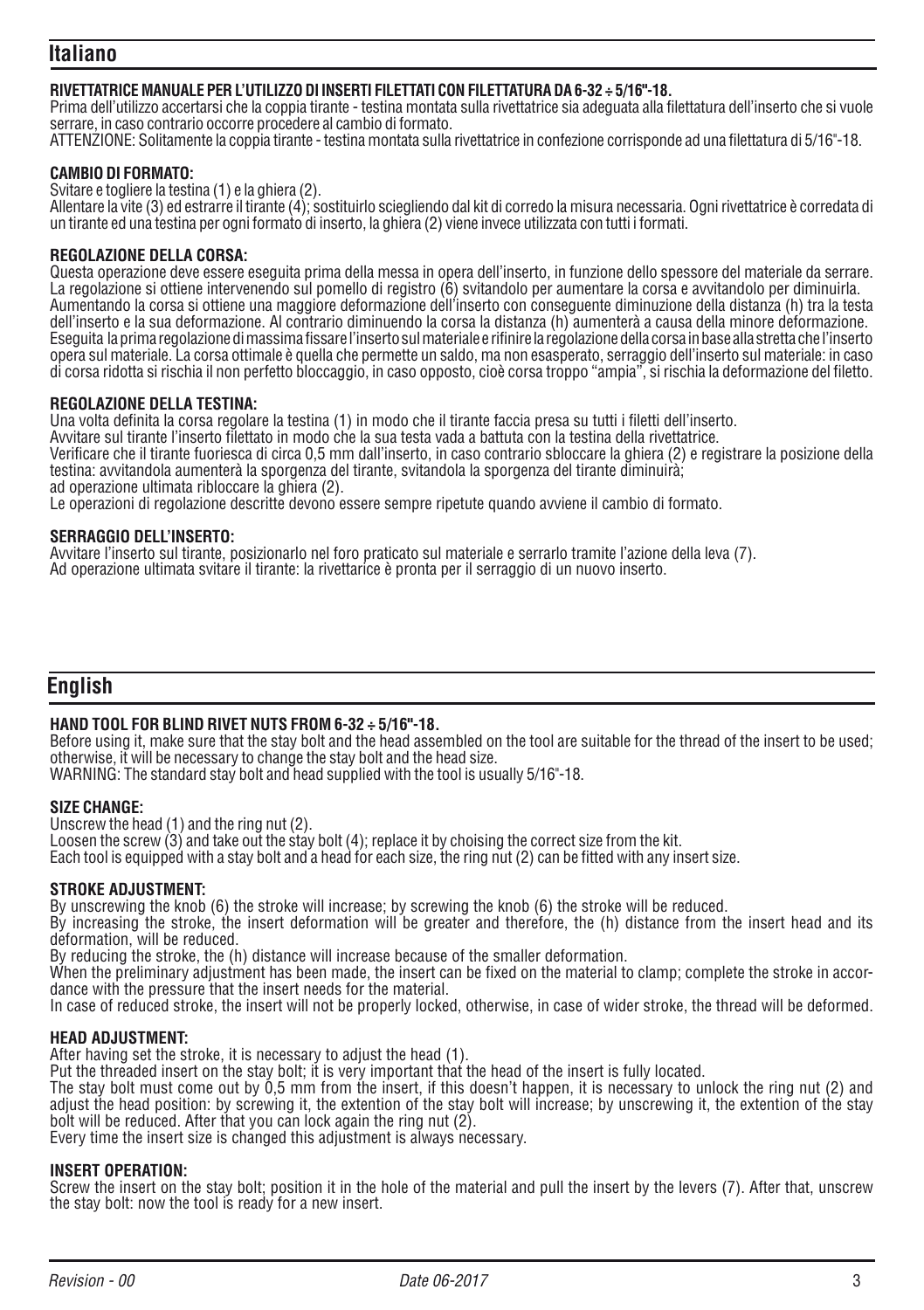| $N^{\circ}$ | COD.                 | Qt.                            | <b>DESCRIZIONE</b>                                                                                     | <b>DESCRIPTION</b>                                                                                   | KIT |
|-------------|----------------------|--------------------------------|--------------------------------------------------------------------------------------------------------|------------------------------------------------------------------------------------------------------|-----|
| 01          | 712907               | $\mathbf{2}$                   | <b>Manopola</b>                                                                                        | Handle                                                                                               |     |
| 02          | 712301               | 1                              | Leva secondaria                                                                                        | <b>Secondary lever</b>                                                                               |     |
| 03          | 712300               | 1                              | Leva principale                                                                                        | <b>Principal lever</b>                                                                               |     |
| 04          | 712304               | 1                              | <b>Biella</b>                                                                                          | <b>Connecting rod</b>                                                                                |     |
| 05          | 712310               | $\overline{2}$                 | Leva                                                                                                   | Lever                                                                                                |     |
| 06A         | 713068               | $\mathbf{1}$                   | Molla                                                                                                  | Spring                                                                                               | A   |
| 07A         | 712302               | $\mathbf{1}$                   | Perno filettato                                                                                        | <b>Threaded pin</b>                                                                                  | A   |
| 08          | 710149               | 1                              | Pomello                                                                                                | Knob                                                                                                 |     |
| 09          | 711772               | 1                              | Ghiera                                                                                                 | <b>Ring nut</b>                                                                                      |     |
| 10          | 71346210             | $\mathbf{1}$                   | Testina 6-32 UNC                                                                                       | Head 6-32 UNC                                                                                        |     |
| 11          | 71346211             | 1                              | Testina 8-32 UNC                                                                                       | Head 8-32 UNC                                                                                        |     |
| 12<br>13    | 71346212<br>71346213 | $\overline{2}$<br>$\mathbf{1}$ | Testina 10-24 UNC 10-32 UNF<br>Testina 1/4"-20 UNC                                                     | Head 10-24 UNC 10-32 UNF<br><b>Head 1/4"-20 UNC</b>                                                  |     |
| 14          | 71346214             | $\mathbf{1}$                   | <b>Testina 5/16"-18 UNC</b>                                                                            | Head 5/16"-18 UNC                                                                                    |     |
| 15          | 72346221             | 1                              | Struttura tirante 6-32 UNC                                                                             | Tie rod assembly 6-32 UNC                                                                            |     |
| 16          | 72346222             | $\mathbf{1}$                   | Struttura tirante 8-32 UNC                                                                             | Tie rod assembly 8-32 UNC                                                                            |     |
| 17          | 72346223             | 1                              | Struttura tirante 10-24 UNC                                                                            | Tie rod assembly 10-24 UNC                                                                           |     |
| 18          | 72346224             | $\mathbf{1}$                   | Struttura tirante 10-32 UNF                                                                            | Tie rod assembly 10-32 UNF                                                                           |     |
| 19          | 72346225             | 1                              | Struttura tirante 1/4"-20 UNC                                                                          | Tie rod assembly 1/4"-20 UNC                                                                         |     |
| 20          | 72346226             | 1                              | Struttura tirante 5/16"-18 UNC                                                                         | Tie rod assembly 5/16"-18 UNC                                                                        |     |
| 21          | 713070               | $\mathbf{1}$                   | Cuffia di protezione                                                                                   | <b>Protecting cap</b>                                                                                |     |
| 22          | 712305               | 1                              | Corpo interno                                                                                          | Inside body                                                                                          |     |
| 23          | 710137               | $\mathbf{1}$                   | Vite TCCI M5 x 5,3                                                                                     | Screw TCCI M5 x 5.3                                                                                  |     |
| 24          | 712303               | $\mathbf{1}$                   | Perno                                                                                                  | Roll pin                                                                                             |     |
| 25          | 713084               | $\overline{2}$                 | Vite TBCE M4 x 8 ISO 7380                                                                              | <b>Screw TBCE M4 x 8 ISO 7380</b>                                                                    |     |
| 26          | 713079               | 1                              | Perno lungo                                                                                            | Long pin                                                                                             |     |
| 27          | 713095               | $\mathbf{1}$                   | Spina elastica ø 4 x 18 UNI 6873                                                                       | Spring pin ø 4 x 18 UNI 6873                                                                         |     |
| 28          | 713067               | 1                              | Perno lungo filettato                                                                                  | <b>Threaded long pin</b>                                                                             |     |
| 29          | 713061               | $\overline{2}$                 | Perno corto                                                                                            | Short pin                                                                                            |     |
|             |                      |                                |                                                                                                        |                                                                                                      |     |
|             |                      |                                |                                                                                                        |                                                                                                      |     |
|             |                      |                                |                                                                                                        |                                                                                                      |     |
|             |                      |                                |                                                                                                        |                                                                                                      |     |
|             |                      |                                |                                                                                                        |                                                                                                      |     |
|             |                      |                                |                                                                                                        |                                                                                                      |     |
|             |                      |                                |                                                                                                        |                                                                                                      |     |
|             |                      |                                |                                                                                                        |                                                                                                      |     |
|             |                      |                                |                                                                                                        |                                                                                                      |     |
|             |                      |                                |                                                                                                        |                                                                                                      |     |
|             |                      |                                |                                                                                                        |                                                                                                      |     |
|             |                      |                                |                                                                                                        |                                                                                                      |     |
|             |                      |                                |                                                                                                        |                                                                                                      |     |
|             |                      |                                |                                                                                                        |                                                                                                      |     |
|             |                      |                                |                                                                                                        |                                                                                                      |     |
|             |                      |                                |                                                                                                        |                                                                                                      |     |
|             |                      |                                |                                                                                                        |                                                                                                      |     |
|             |                      |                                |                                                                                                        |                                                                                                      |     |
|             |                      |                                |                                                                                                        |                                                                                                      |     |
|             |                      |                                |                                                                                                        |                                                                                                      |     |
| <b>KIT</b>  |                      |                                |                                                                                                        |                                                                                                      |     |
| <b>KITA</b> | 742302               |                                | <b>Kit Perno</b>                                                                                       | Pin kit                                                                                              |     |
| 06A         | 713068               | $\overline{1}$                 | Molla                                                                                                  | Spring                                                                                               |     |
| 07A         | 712302               | $\mathbf{1}$                   | Perno filettato                                                                                        | Threaded pin                                                                                         |     |
|             |                      |                                |                                                                                                        |                                                                                                      |     |
| KIT         |                      |                                | Indica che il particolare viene venduto in Kit composti<br>da particolari diversi in quantità diverse. | It indicates that the part is sold in kits consisting of<br>different parts in different quantities. |     |

I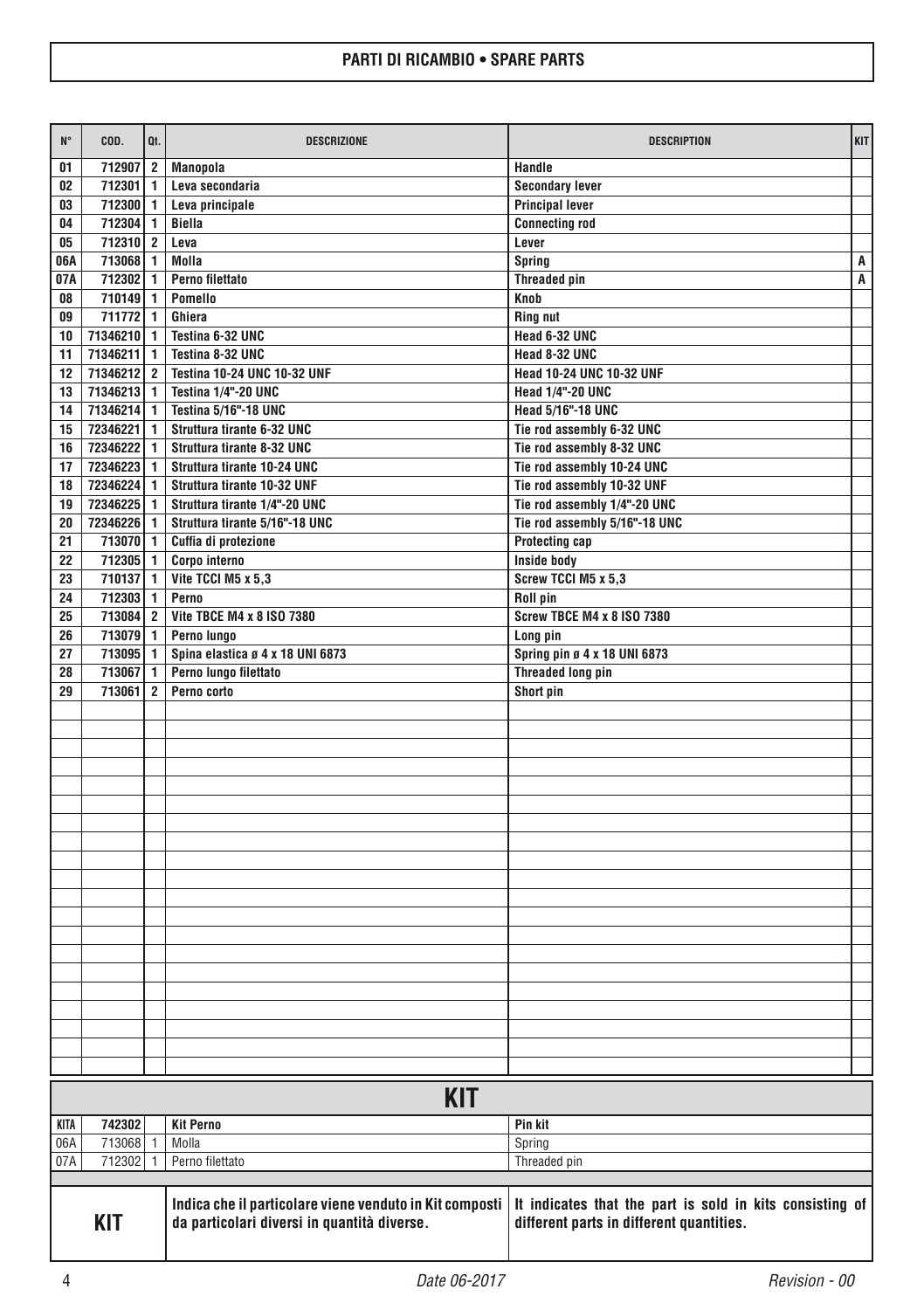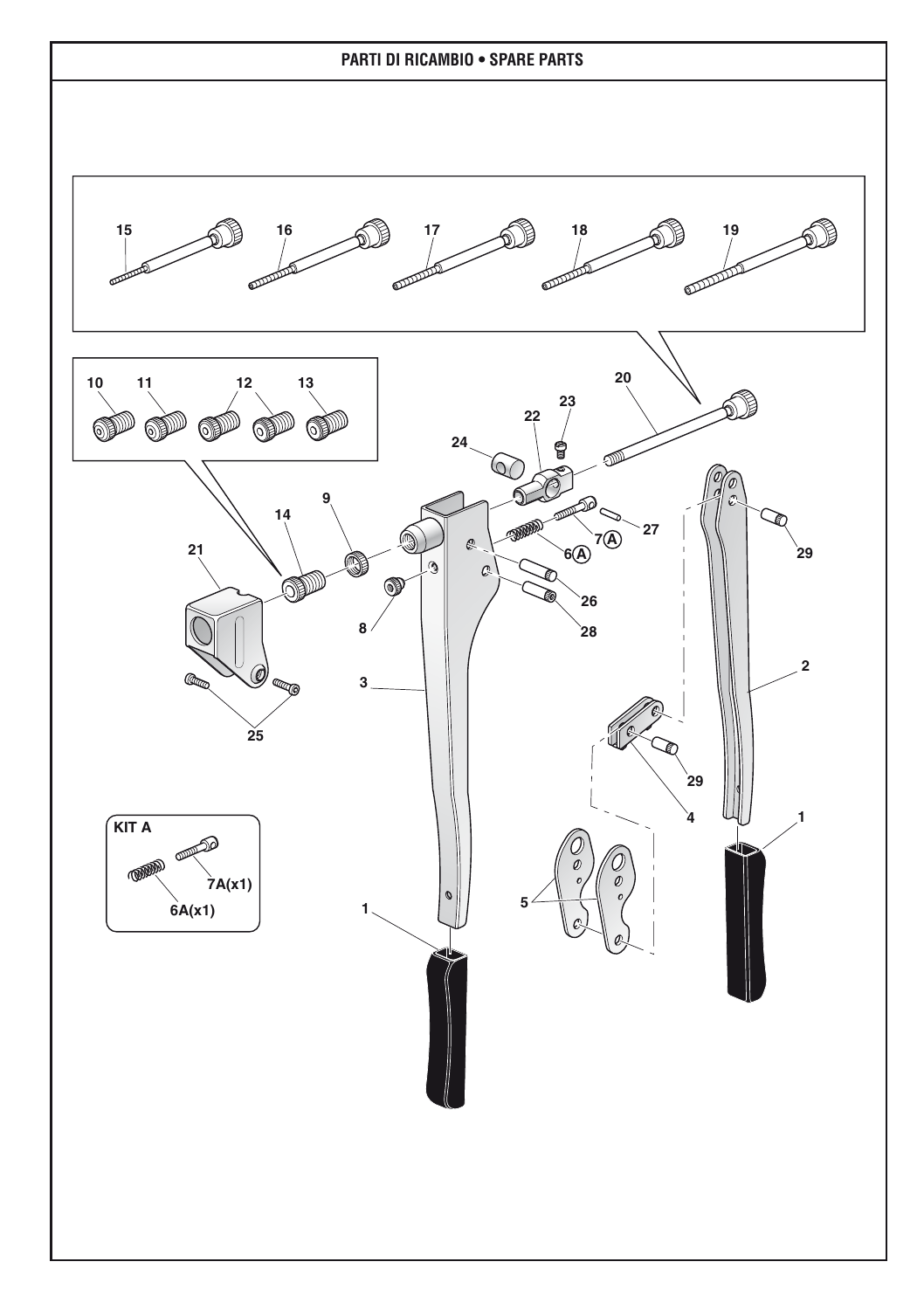